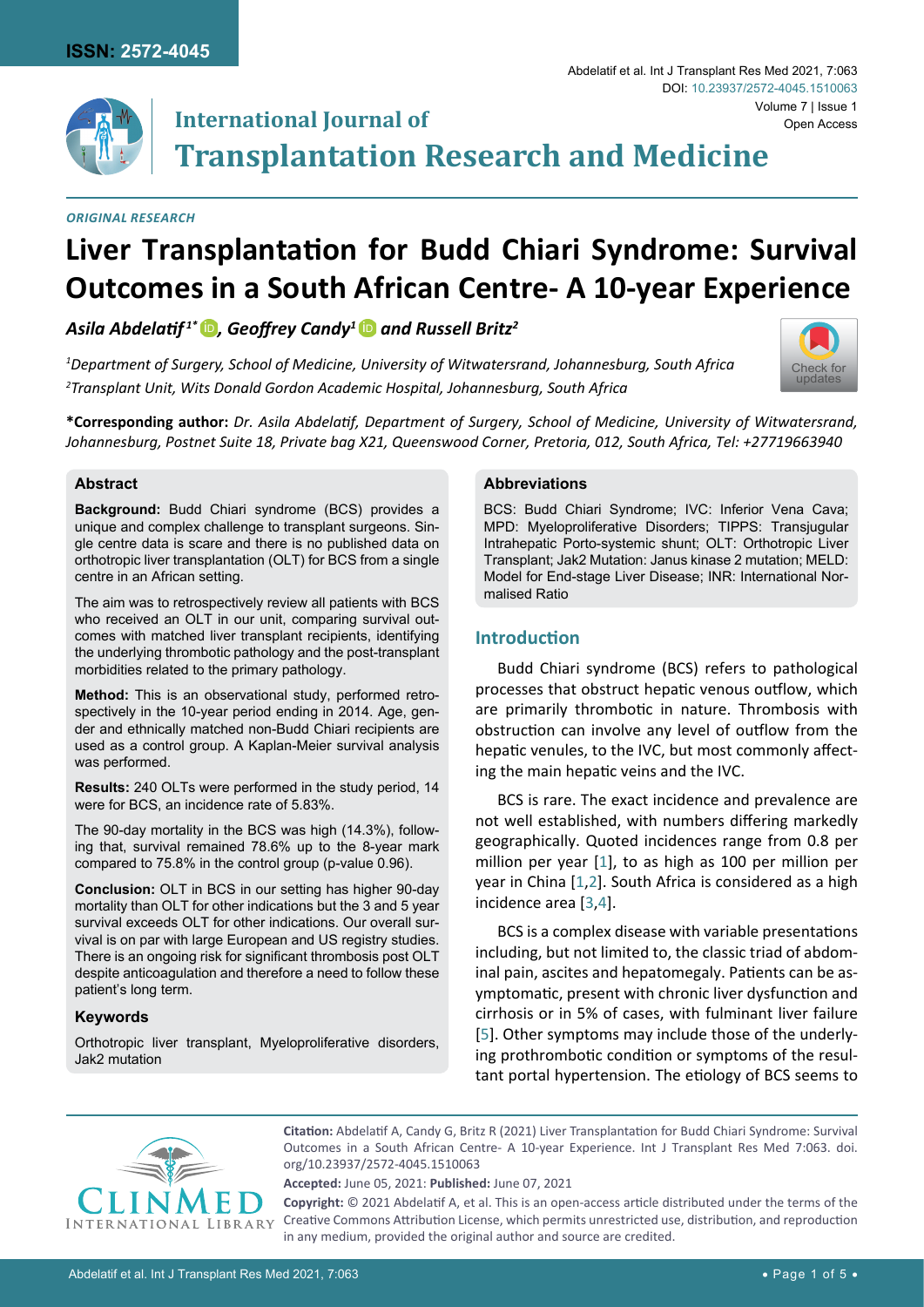vary geographically. In Asia and historically in South Africa, it is more commonly due to membranous obstruction of the IVC, while in Europe and North America it is due to a diverse group of prothrombotic conditions [[5](#page-4-4)]. Along with inherited disorders such as factor V Leiden mutations, the myeloproliferative disorders (MPD) account for the majority of these prothrombotic conditions. The identification, in 2005, of the Janus kinase 2 mutations has greatly increased the diagnosis of these latent MPD's [[6](#page-4-5)]. The presence of an underlying latent MPD may predict thrombotic complications post-transplantation, hence the importance of making a diagnosis [[7](#page-4-6)].

Untreated, BCS has a progressive course with a poor prognosis. The management of BCS encompasses medical, radiological and surgical modalities. The initial objectives being the prevention of clot progression and the management of ascites and other sequelae of portal hypertension, followed by restoration of hepatic outflow. Angioplasty and porto-systemic shunting, commonly with a TIPS procedure or a surgical shunt, are well established treatment modalities. However, there are no international guidelines or universally adopted algorithms in the management of BCS, with most centers recommending a step-wise and individualized approach.

The role of orthotropic liver transplantation (OLT) in BCS is well established. OLT is the treatment of choice in fulminant BCS and in cases where medical therapy and shunting have failed [[2](#page-4-1),[5](#page-4-4)[,8\]](#page-4-7). In the non-acute setting, selection for transplantation includes, amongst other

criteria, assessment of anticipated long-term survival, and the rapidity of progression. 10-20% of BCS patients come to transplantation [[5](#page-4-4)].

# **Aims and Objectives**

The aim of our study was to retrospectively review all patients with the BCS who received an OLT in the 10 year period between 2004 and 2013 with the primary objective of comparing survival outcomes with other liver transplant recipients from the same unit. In addition, we wanted to identify post-transplantation morbidities, specifically those relating to the underlying thrombotic conditions, to describe the spectrum of these conditions and the association, if any, with the jak2 mutation.

## **Material and Methods**

This was an observational study, performed retrospectively. All patients with the diagnosis of BCS who received an OLT at the Wits Transplant Unit from the start of the liver program in 2004 till the end of 2013 were included.

All the information was obtained from the transplant register, the electronic database and the follow up records.

Age and gender matched non-Budd Chiari recipients were used as a control group. Ethics approval was obtained from the University of Witwatersrand Human Research Ethics committee, which adheres to the Singapore Statement.

All data was captured into an excel template. Comparisons between the BCS and control groups used the

| Variable                   | <b>BCS</b>              | <b>CONTROL</b>            | p-value | <b>TEST USED</b> |
|----------------------------|-------------------------|---------------------------|---------|------------------|
| Age (yr.)                  |                         |                           |         |                  |
| Median                     | 31 (17-62)              | 34 (14-60)                |         |                  |
| Mean                       | 35.4                    | 35.3                      | 0.97    | <b>TTEST</b>     |
| Sex (n)                    |                         |                           |         |                  |
| Males                      | 5                       | 12 <sub>2</sub>           |         |                  |
| Females                    | 9                       | 16                        | 0.66    | CHI SQUARED TEST |
| Follow-up (mean in months) | 40.53                   | 48.73                     |         |                  |
| Race (n)                   |                         |                           |         |                  |
| White                      | 9                       | 15                        |         |                  |
| <b>Black</b>               | $\overline{\mathbf{4}}$ | 10                        |         |                  |
| Coloured                   | 1                       | 1                         |         |                  |
| Indian                     | 0                       | $\sqrt{2}$                |         |                  |
| <b>MELD</b> score          |                         |                           |         |                  |
| $<10$                      | $\overline{c}$          | $\overline{2}$            |         |                  |
| $10 - 20$                  | $\overline{4}$          | 16                        |         |                  |
| 21-39                      | 6                       | 7                         |         |                  |
| $\geq 40$                  | $\overline{\mathbf{c}}$ | $\ensuremath{\mathsf{3}}$ |         |                  |
| Mortality (n)              | 3                       | 6                         | 0.96    | CHI SQUARED TEST |
| 90 day mortality (%)       | 14.28                   | 7.14                      |         |                  |

<span id="page-1-0"></span>**Table 1:** Comparing demographics and characteristics and mortality of study and control groups.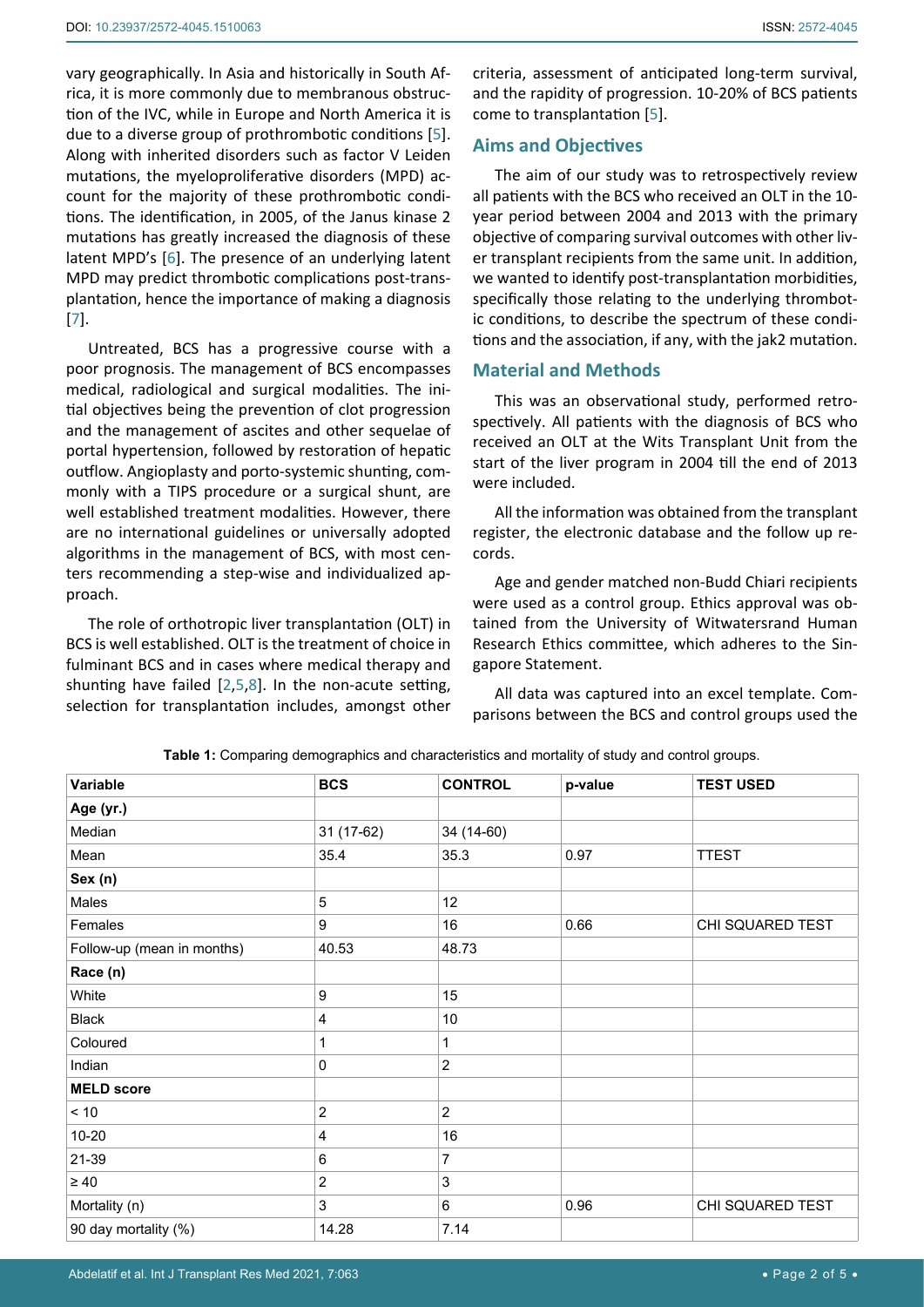Chi-squared test for categorical data and the t-test for continuous data.

A Kaplan-Meier survival analysis was completed. All statistical analysis was performed on Microsoft**®**Excel® (version 14.0.0) and  $R^{\circ}$  (version 3.1.2).

## **Results**

Of the 240 OLTs performed in the study period, 14 were for BCS (n = 14), with an incidence rate of 5.83%.

28 controls were selected and they statistically matched the BCS cohort on age and gender with p values of 0.96 and 0.65 respectively. There were more Caucasians than other races in both groups ([Table 1](#page-1-0)). The reason that Caucasians are the dominant group number-wise likely relates to them having greater access to medical insurance funding in our practice setting.

A much higher proportion of the BCS group had a MELD (model for end-stage liver disease) scores over 20 compared to the control group, 57.1% versus 35.7% respectively [\(Table 1\)](#page-1-0).

The etiologies of the underlying thrombotic conditions in the BCS group were identified in 8 patients, with one patient confirmed to have 2 conditions. The reminders were labelled as idiopathic ([Figure 1\)](#page-2-0). Two of these diagnoses were made post-transplantation. Only 3 patients had a proven MPD. 9 BCS patients were tested for the JAK2 mutation, with 3 testing positive.

Two patients in the study group developed thrombotic events post-transplantation during the study follow-up period despite being on warfarin. One patient suffered from a thrombotic stroke, the other from a fatal pulmonary embolus. The other 2 mortalities in the

<span id="page-2-0"></span>

<span id="page-2-1"></span>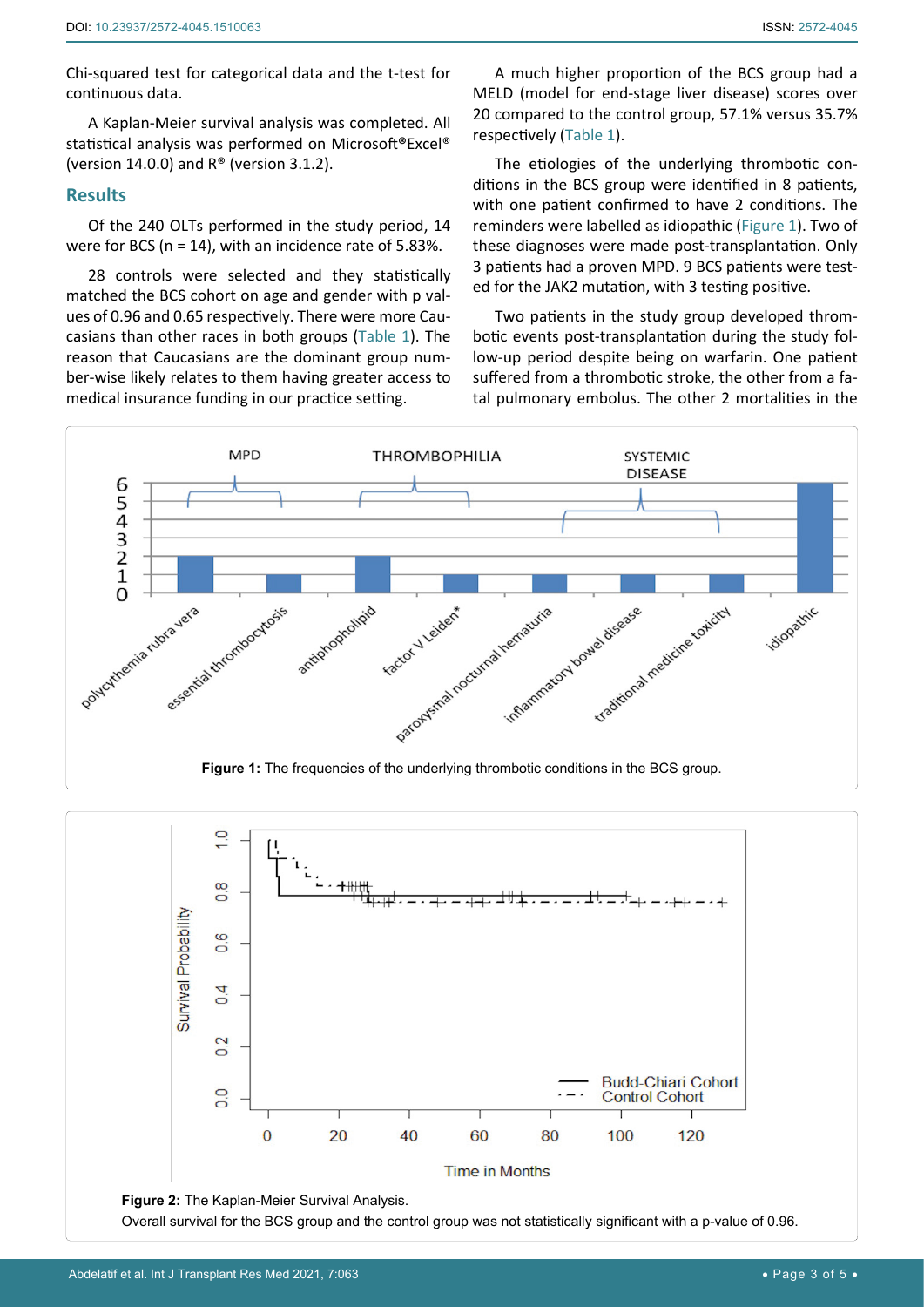BCS group were due to primary graft failure and sepsis.

The mortalities in the control group were due to 2 cases of rejection, 1 myocardial infarct, 1 lymphoma, 1 disseminated aspergillosis and one from recurrent intra-abdominal sepsis.

All the BCS mortalities were in the first 4 months post-transplantation. Following that the survival remained 78.6% up to the 8-year mark. In the control group the 1 and 3 year survival was 85.7% and 75.8% respectively. Thereafter it remained static. Overall survival for the 2 groups at 5 years was the same (p-value of 0.96) ([Figure 2\)](#page-2-1).

#### **Discussion**

Liver transplantation for BCS was initially performed successfully in 1974 [\[9](#page-4-13)]. Because of the rarity of the disease, single center reports of liver transplantation in BCS are small. The largest cohort from a single center found in the literature comes from Germany by Ulrich, et al. [\[10](#page-4-10)]. Over a period of 18 years, they performed 42 orthotropic liver transplantations (OLT) in 39 patients with BCS.

Liver transplantation in BCS is technically more challenging. The presence of a large caudate lobe, peri-hepatic and retroperitoneal fibrosis and anti-coagulation, all lend to a more difficult procedure with a higher rate of perioperative blood loss [\[2\]](#page-4-1). However, patients' survival post-transplantation for BCS has been documented to be similar to other OLT recipients. 5-year survival is quoted to be between 75 to 89% [[10](#page-4-10)[-13](#page-4-11)].

The frequency of BCS in liver transplant recipients in our institute (5.83%) is high. Similar studies quote incidences ranging from 1% [[14](#page-4-12)], 2.1% [[10\]](#page-4-10) to 3.5% [\[11](#page-4-14)]. This might infer a higher incidence of BCS in our population. However, the population that presents to our center with liver disease is not a reflection of our general population. Because of the different inclusion criteria for transplantation for BCS depending on the center and country, comparisons of incidence cannot be made.

There is not one set of criteria that is widely accepted for transplantation in BCS. The use of several prognostic tools, such as the Childs-Turcotte-Pugh, the MELD, the clinical presentation, and in some centers, liver biopsy results, makes comparisons between different studies difficult. Our study did not specifically evaluate the indication for enlisting but the MELD score was used as part of the assessment. In both the BCS and control groups, all except 4 patients had MELD scores over 10. The 4 that had low MELD scores were transplanted because they had complications that over-rode their MELD score. The MELD is a well validated score for end stage liver disease and is used widely in liver transplantation programs. The higher MELD score in our BCS group compared to the control group suggest that the BCS group had more advanced liver dysfunction.

However, one criticism of the MELD score in assessing BCS is the use of the INR. As most patients with BCS are on anticoagulation pre-transplantation, their MELD scores are usually falsely elevated. The capping of the INR at 2.5 in BCS has been used in other studies but has yet to be universally adopted [[2\]](#page-4-1). The Rotterdam BCS score that incorporates more clinical features such as ascites and encephalopathy has been validated as a better prognostic score in BCS but has not yet replaced the MELD in assessment of end stage liver disease during the enlisting process for transplantation [\[15](#page-4-8)].

42% of our BCS cohort was labelled idiopathic. Most studies report around 20% of their BCS patients as idiopathic [[1](#page-4-0)[,16](#page-4-9)]. There were no reported IVC webs, which may be due to under diagnosing and may account for the higher number of idiopathic BCS in our study. However, it seems more likely that the incidence of webs is much lower in our population than previously reported [\[4\]](#page-4-3) with our underlying etiology similar to the Europe. 9 of the 14 patients were Caucasian, which supports this statement. As only a small percentage of BCS patients come to transplantation, inferences of the underlying etiologies in the population as a whole cannot be made.

An insufficient number of the BCS patients were tested for the JAK2 mutation. Therefore, we cannot comment on the importance of JAK2 in the prediction of post OLT complications. However, in those that were tested only 3 were positive suggesting that, in our population, it is not a substitute for bone marrow analysis. A follow up study to test for the mutation in the explanted liver specimens might provide more clarity.

BCS patients post OLT remains at risk for thrombotic complications. 2 patients developed significant thrombotic related complications within 2 years despite being on anticoagulation. However unlike most other studies, we have no reports of recurrent BCS. Rates of recurrent BCS vary significantly in the literature ranging from 2-11% [[10,](#page-4-10)[13\]](#page-4-11). Cruz, et al. reported the highest recurrence rate; 3 cases of recurrent BCS out of a total of 11 cases (27%) [[14\]](#page-4-12). Most reported recurrences are within 2 years. Our follow-up period extended beyond this time frame.

The 90-day mortality in the BCS group was 14.3% and in the control group was nearly half at 7.14%. The BCS group survival compared to our control survival at 1 was 78.6% versus 85.7% and at 3 years was 78.6% versus 75.8% respectively. Survival probability did not change at 5 years with a higher overall survival in the BCS group. This difference was not statistically significant ( $p = 0.99$ ).

The survival of BCS patients in our study is comparable to the 2 largest registry studies in the literature. Our 1 year survival in relation to the European registry and the US registry were 78.6% vs. 76% and 82% respectively; the 3 year survival was 78.6% vs. 76% in the US